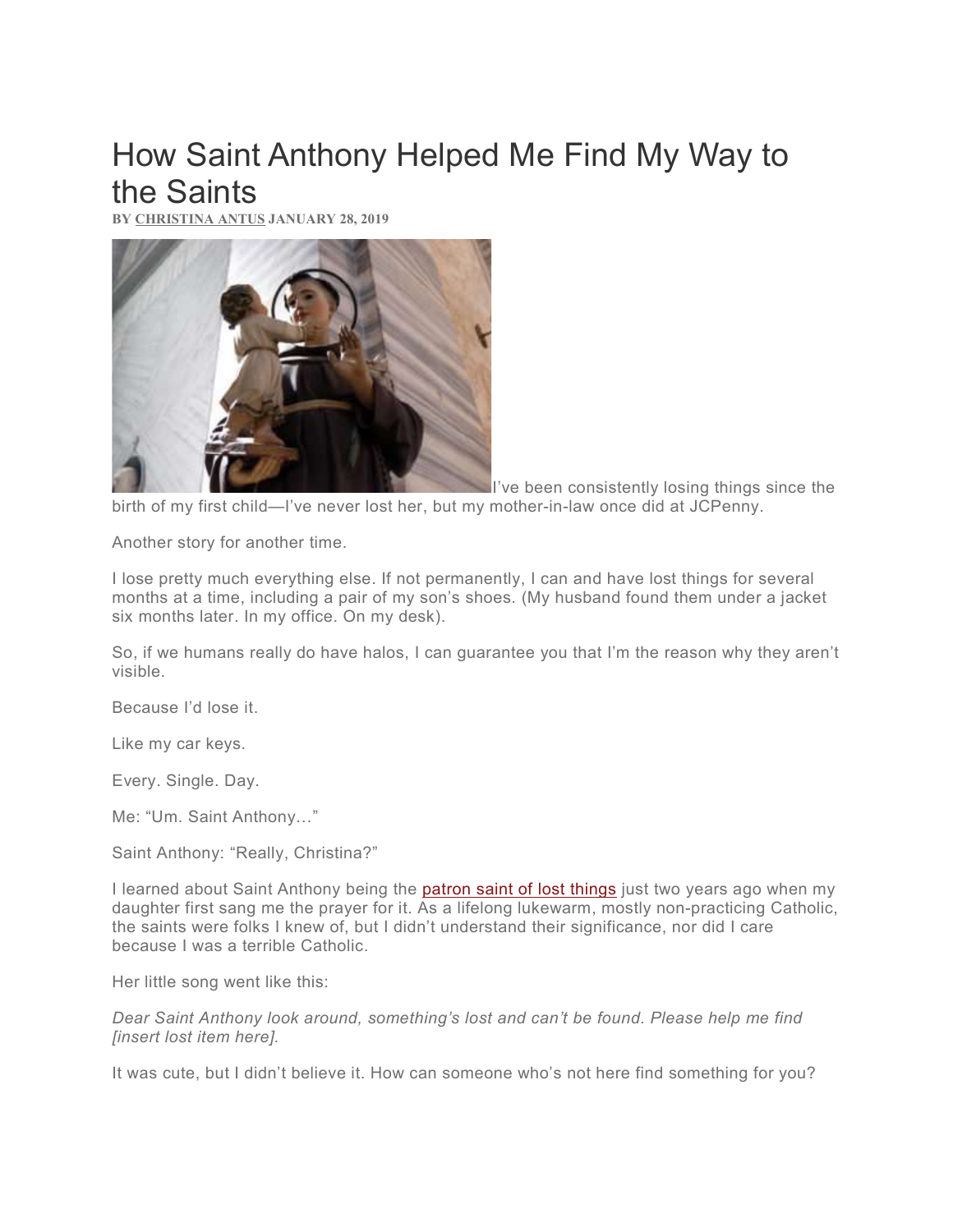I chalked it up to a childhood thing like Santa or the Easter Bunny. That is, until a few weeks later when I was late and couldn't find my car keys. I had no idea where I'd dumped them when I came home because, in the midst of a kitchen remodel, we had no counters. I ran all over the house trying to find them and remembered the prayer. I half-jokingly recited what I remembered of it under my breath.

"Uh. Dear Patron Saint of lost things, I'm so sorry, but I forgot your name, and the proper prayer to ask you to help me find something, but I lost my keys and I'm short on time…aren't we all in this life?"

I smiled to myself.

I continued to look around and when I walked across the landing to go down the stairs, I saw a glint of metal out of the corner of my eye. I froze.

"No way," I thought to myself.

But, sure enough, there were my keys on the couch, stuffed between two cushions near a pillow. I had looked on the couch but not in between the cushions.

I stood still for what felt like a very long time.

That was silly; coincidence, that's all it was.

Still, I whispered a quiet thank you and hurried on my way.

After that day, I ran around my house asking for missing items like the kids from Mary Poppins ran around their bedroom snapping at items to put themselves away.

And I found things.

A few weeks after the car key incident, I misplaced a bottle of lavender oil. I looked all over my bathroom, even going as far as cleaning off the entire counter to find it; I never did. After three days and an understanding that I'd have to buy a new one, I decided to look under the sink one last time. As I crouched down I said the Saint Anthony prayer and started to dig around. It wasn't in there. As I stood up, I saw the bottle sitting on the sink.

This time, my stomach did a flip.

It hadn't been there before.

Had it?

I spent weeks trying to dismiss what happened. But despite knowing the bottle hadn't been there, I still looked for a logical reason why I hadn't seen it.

Maybe the bottle of oil was always there, and it didn't just appear out of nowhere. Maybe I just didn't have the right perspective to see it and that's what Saint Anthony helped me with: perspective.

I realized that evening that if Saint Anthony can help me find physical items, why wouldn't he, or any of the saints for that matter, be able to help me find perspective for my path to salvation? For me, this was suddenly a deeper lesson than finding a bottle of oil. The dots